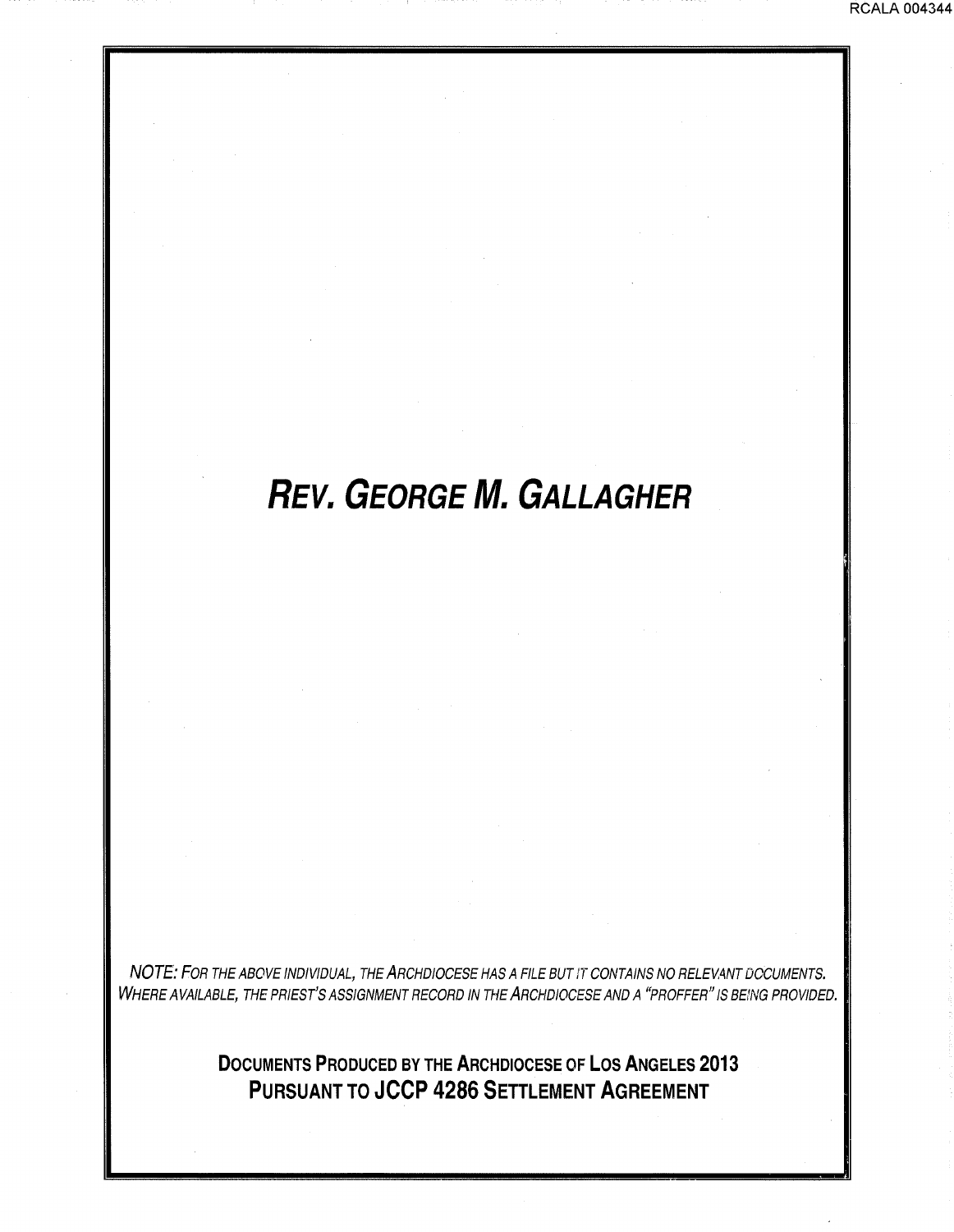#### Vicar for Clergy Database

Clergy Assignment Record (Detailed)

## Rev Msgr George Michael Gallagher

Current Primary Assignment Birth Date Age: Birth Place **Deanery: Deanery: Deanery: Deanery: Deanery: Deanery: Deanery: Deanery: Deanery: Deanery: Deanery: Deanery: Deanery: Deanery: Deanery: Deanery: Deanery: Deanery: Deanery:** Diaconate Ordination priesthood Ordination 6/10/1928 Date of Incardination Religious Community Ritual Ascription Ministry Status Canon State Begin Pension Date

Diocese Name Archdiocese of Los Angeles

Deceased

 $Incard$  Process  $\Box$ 

----------·····-------···-·· --·-·-··---·-·---··--·-·------····-·······--·-------

----------------------------------

RCALA 004345

Seminary Ethm'city·

#### Fingerprint Verification and Safeguard Training

Date Background Check Virtus Training Date

#### Assignment History

| Assignment                                                                                                               | Beginning Date | <b>Completion Date</b> |
|--------------------------------------------------------------------------------------------------------------------------|----------------|------------------------|
| Deceased                                                                                                                 | 11/29/1983     |                        |
| Holy Trinity Catholic Church, San Pedro Pastor Emeritus, Retired                                                         | 2/1/1979       | 11/28/1983             |
| Domestic Prelate, Appointed                                                                                              | 12/11/1968     | 11/28/1983             |
| Holy Trinity Catholic Church, San Pedro Pastor, Active Service                                                           | 11/22/1946     | 1/31/1979              |
| St. Gertrude Catholic Church, Bell Gardens Pastor, Active Service                                                        | 7/7/1942       | 11/21/1946             |
| St. Rose of Lima Catholic Church, Simi Valley Pastor, Active Service                                                     | 2/4/1941       | 7/6/1942               |
| Our Lady of Loretto Catholic Church, Los Angeles Associate Pastor<br>(Parochial Vicar), Active Service                   | 11/1/1938      | 2/3/1941               |
| St. Mary of the Assumption Catholic Church, Santa Maria Associate Pastor<br>(Parochial Vicar), Active Service            | 7/12/1937      | 10/31/1938             |
| St. Mary Catholic Church, Los Angeles. Associate Pastor (Parochial Vicar),<br>Active Service, Exact start date not known | 11/1/1934      | 7/11/1937              |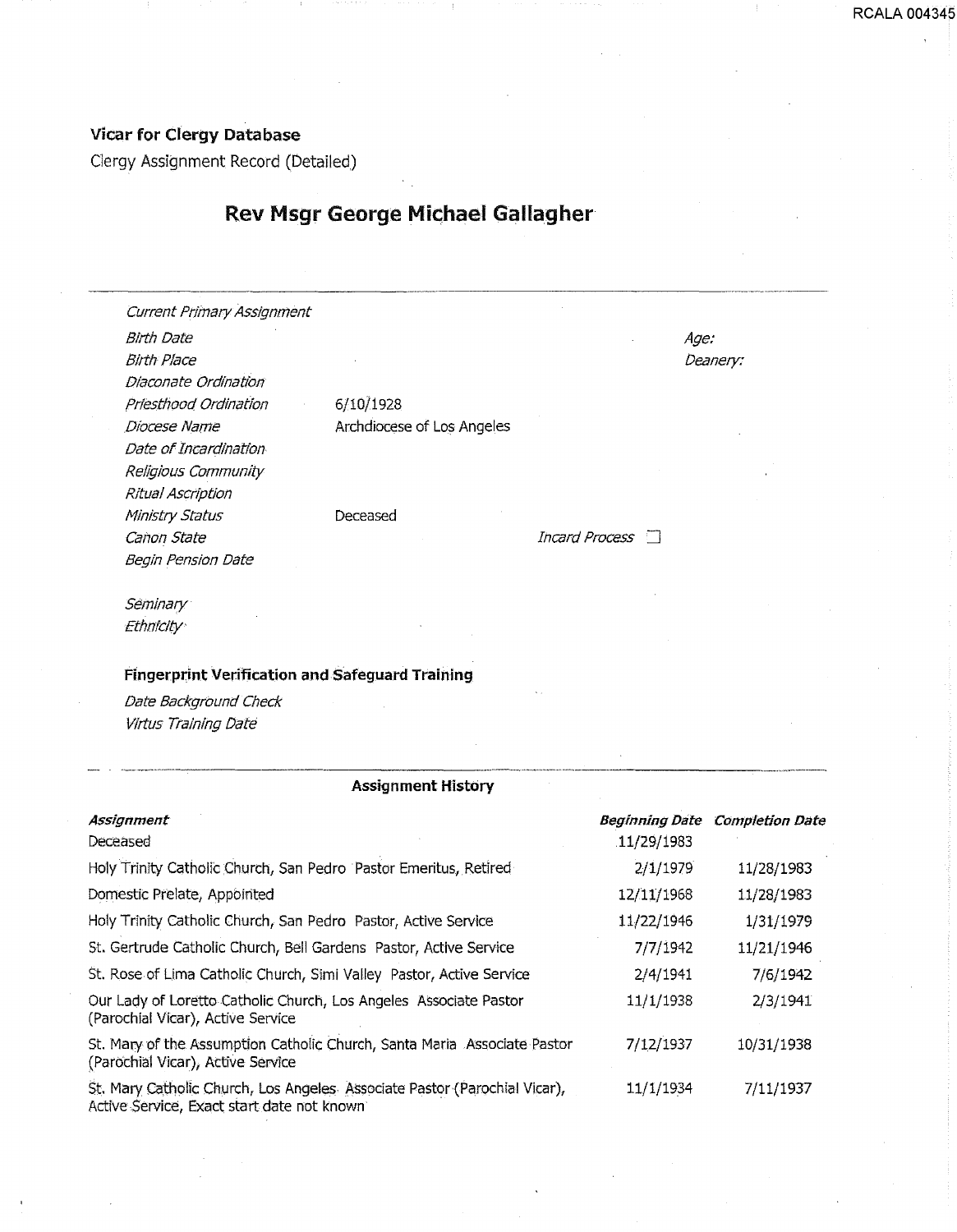St. Monica Catholic Church, Santa Monica Associate Pastor (Parochial Vicar), Active Service, Exact start and end dates not known Immaculate Heart of Mary Catholic Church, Los Angeles Associate Pastor (Parochial Vicar), Active Service, Exact start and end dates not known 5/1/1930 9/1/1928 10/31/1934 4/30/1930

Ü